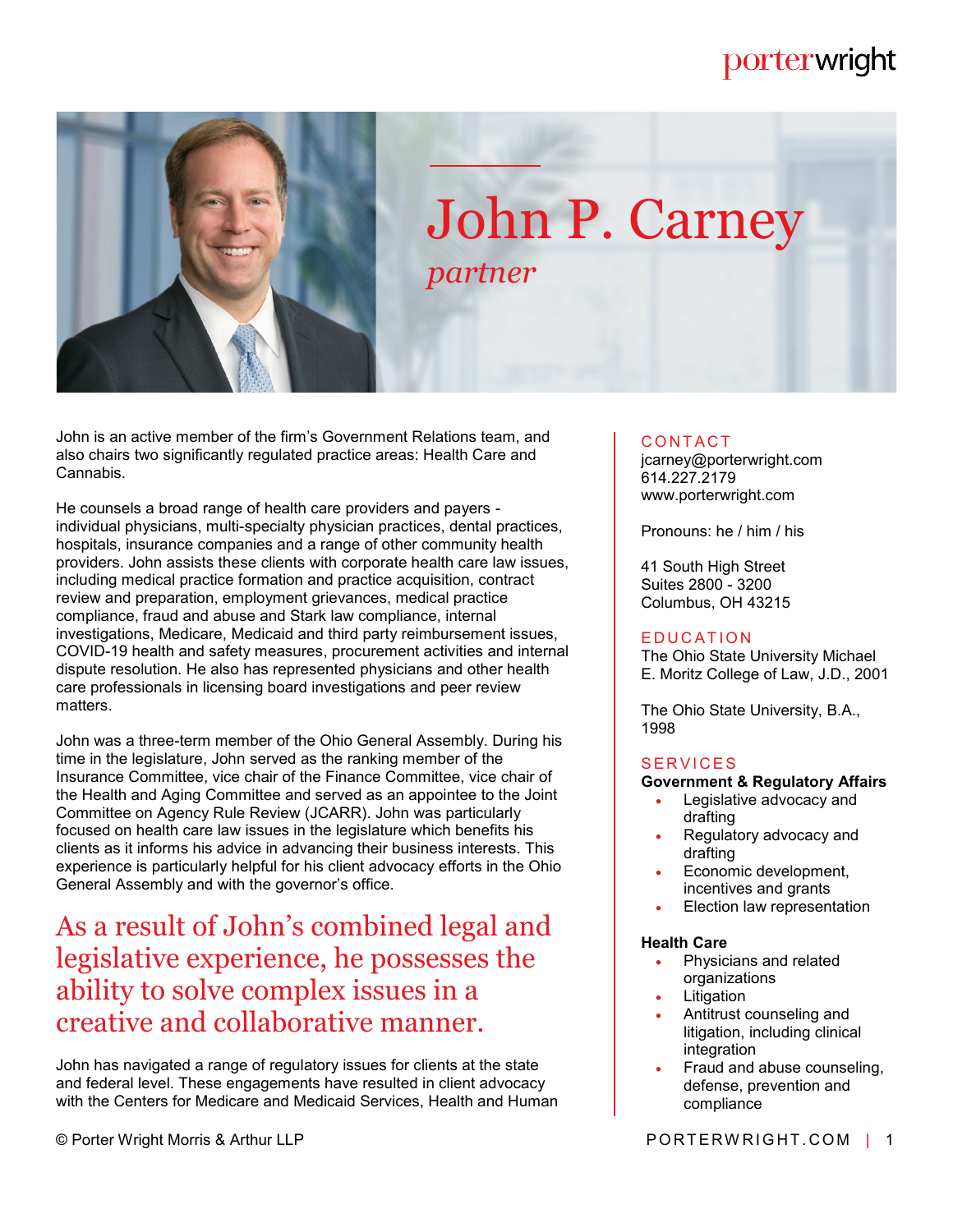Services, the Ohio Department of Medicaid, the Ohio Department of Health, the Ohio Department of Insurance, the Ohio Department of Mental Health and Addiction Services, the Ohio Department of Agriculture, the Ohio Department of Public Safety, the Ohio Department of Commerce, Ohio Homeland Security, the Ohio Department of Administrative Services, the Ohio Office of Budget and Management, JobsOhio, the Development Services Agency, the Ohio Department of Developmental Disabilities, the Ohio Environmental Protection Agency, the Ohio Department of Workers' Compensation, the Ohio Department of Jobs and Family Services, the Ohio Ethics Commission, the Joint Legislative Ethics Commission and the Ohio Department of Taxation.

#### **BAR ADMISSIONS**

Ohio

# PUBLIC SERVICE

 Ohio General Assembly, State Representative, 22nd District, 2009- 2014

#### PRESENTATIONS

- "Scouting Ahead! The Ohio General Assembly's COVID-19 Legislative Approach," Porter Wright Employment Relations Webinar, Nov. 9, 2021
- "Getting Back to Business: Post-COVID Policies & Regulations," Greater Cincinnati European American Chamber of Commerce, March 31, 2021
- "Medical Marijuana in Ohio: 2021 Update," Ohio State Medical Association Symposium, March 9, 2021
- "Cleveland Post-COVID-19: What's Next for our Business Community?" Porter Wright, June 25, 2020
- "Telehealth During the COVID-19 Pandemic," Columbus Medical Association, April 2, 2020
- "Trends in Reinsurance and Insurance," Ohio Insurance Institute Continuing Legal Education Symposium, March 3, 2020
- "Post-Election Forecast," Columbus Chamber Government Spotlight Series, Dec. 4, 2018
- "Logistics: A Night at the Museum," Columbus Regional Logistics Council, Dec. 6, 2011

#### PROFESSIONAL ASSOCIATIONS

- American Health Lawyers Association
- Columbus Bar Association
- Ohio State Bar Association

#### HONORS | AWARDS

- *Ohio Super Lawyers*®, Rising Stars Edition, 2007-2013
- County Engineers Association, Legislator of the Year, 2013
- Ohio Association of Justice, Legislator of the Year, 2013
- Central Ohio Association of Justice, Legislator of the Year, 2013
- Central OEA/NEA, Friend of Education Award, 2013
- AIDS Resource Center of Ohio, Spirit of Healing Award, 2013
- Mid-Ohio District Nurses Association, Legislator of the Year, 2011

# porterwright

# SERVICES (CONTINUED)

- **Health Care**
	- Regulatory and legislative advice
	- Reimbursement and overpayment audit defense

#### **Labor & Employment**

Executive compensation

**Cannabis**

#### **LGBTQ+ Business**

#### **Environmental**

• Chemical industry

#### **Business Growth & Operation**

Chemicals